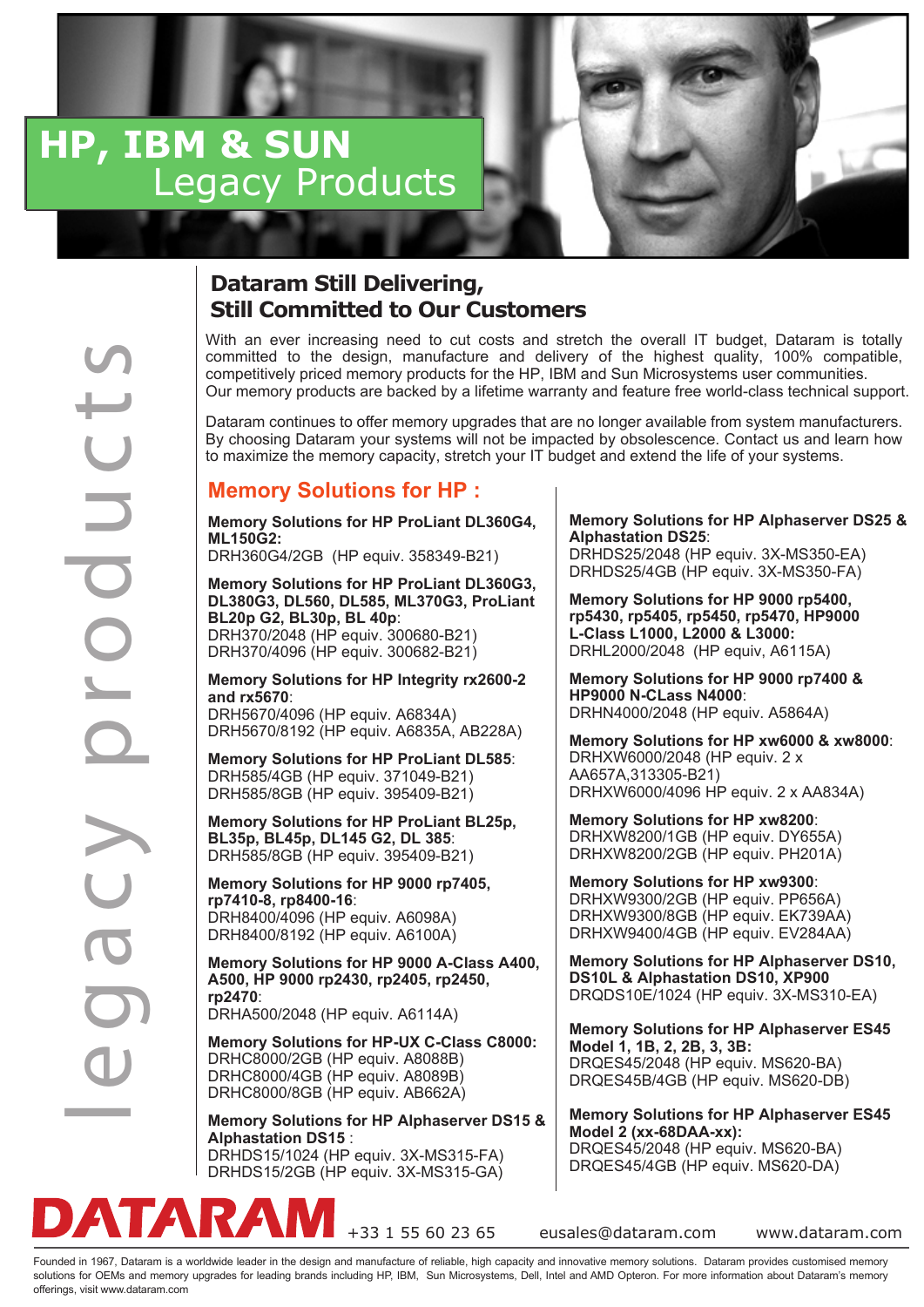# **HP, IBM & SUN Legacy Products**



**Memory Solutions for IBM pSeries 610, pSeries 640, RS6000 44P Series Models 7044-170 & 7044-270, IntelliStation POWER 265:**

DRI170-R5/1024 (IBM equiv. 4121)

**Memory Solutions for IBM eServer 326m & eSeries 326 servers**: DRI326/4GB (IBM equiv. 73P3235, 39M5806)

**Memory Solutions for IBM eServer p5 510, eServer p5 520, eServer p5 550, eServer i5 (Model 520 & 550)**: DRI550/16GB (IBM equiv. 4450)

**Memory Solutions for IBM System p5 570, System p5 575**: DRI575D2/8GB ((IBM equiv. 7894)

**Memory Solutions for IBM System p5 570**: DRI570D2/16GB (IBM equiv. 4497) DRI570D2/32GB (IBM equiv. 4498)

**Memory Solutions for IBM pSeries 615, eServer p5 510, eServer p5 520, eServer p5 550, eServer i5 (Model 520 & 550), IntelliStation POWER 275**: DRI615/4096 (IBM equiv. 4448, 4445) DRI615/8192 (IBM equiv. 4449)

**Memory Solutions for IBM BladeCenter HS20, BladeCenter HS40, xSeries 225, xSeries 235, xSeries 305, xSeries 335, xSeries 345, xSeries 382, xSeries 445, xSeries 455 & IntelliStation Z Pro 6221**: DRIX235/1024 (IBM equiv. 33L5039)

**Memory Solutions for IBM BladeCenter HS20, BladeCenter HS40, xSeries 225, 235, 305, 335, 345, 365, 382, 450, 445, 455 & IntelliStation Z Pro 6221**: DRIX235/2048 (IBM equiv. 33L5040) **Memory Solutions for IBM xSeries 226, xSeries 236, xSeries 336, xSeries 346 &** 

**IntelliStation Z Pro 6223**: DRIX346S/4GB (IBM equiv. 73P4792, 39M5815)

**Memory Solutions for IBM System i5 515, i5 520, i5 520 with POWER5+ processors, i5 525, i5 550**: DRI550I2/2GB (IBM equiv. 4474)

DRI550I2/4GB (IBM equiv. 4475) **Memory Solutions for IBM System i5 520, i5 520 with POWER5+ processors, i5 525, i5 550:**

DRI550I2/8GB (IBM equiv. 4477) **Memory Solutions for IBM System x3105, x3200, x3200 M2, x3250, x3250 M2, x3350 M2, IntelliStation M PRO:** DRIX3250/2GB (IBM equiv. 41Y2729) DRIX3250/4GB (IBM equiv. 41Y2732)

**Memory Solutions for IBM System x3400, x3500, x3550, x3650, IntelliStation Z PRO, BladeCenter HS21 (Models 8853-xxx & 8864-xxx), BladeCenter HS21 XM:** DRIX3650/2GB (IBM equiv. 39M5785)

**Memory Solutions for IBM System x3400, x3450 (Model 7948-xBX), x3500, x3550, x3650, IntelliStation Z PRO, BladeCenter HS21 (Models 8853-xxx & 8864-xxx), BladeCenter HS21 XM:**

DRIX3650/4GB (IBM equiv. 39M5791) DRIX3650/8GB (IBM equiv. 39M5797)

**DATA**<br>
Founded in 1967, Dataram is a c y product and  $\mathbf{C}$  t s C b s and memory  $\mathbf{C}$  b c c the g and  $\mathbf{C}$  to  $\mathbf{C}$  for  $\mathbf{C}$  s and  $\mathbf{C}$  and  $\mathbf{C}$  and  $\mathbf{C}$  and  $\mathbf{C}$  and  $\mathbf{C}$  and  $\mathbf{C}$ **TARAM** 

+33 1 55 60 23 65 eusales@dataram.com www.dataram.com